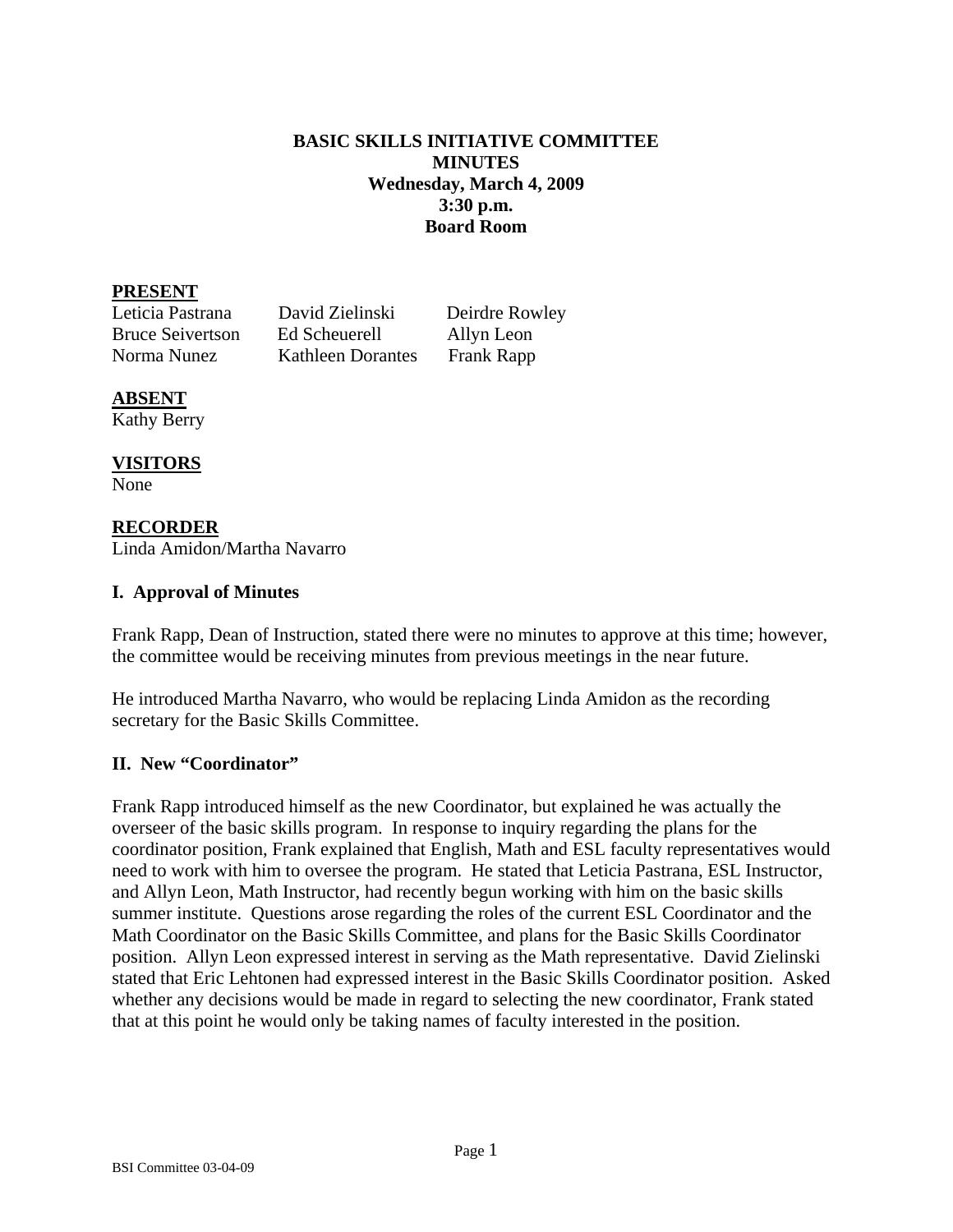### **III. Summer Institute**

Frank provided a report on the basic skills summer institute: The institute consists of English and Math classes offered during a four-week intensive summer session that was part of the regular summer session. The courses consist of existing English and Math classes converted to intense courses. The program involves pre- and post-testing of students. In addition to teaching, instructors would serve as mentors outside of classes and receive additional compensation for this assignment. Instructors would work with counseling on the mentoring aspect of the institute. March 31 is the deadline to establish the summer institute in order to get all courses into the summer schedule. Frank encouraged faculty to participate in the summer institute, he stated that faculty participants might receive a laptop. Norma Nunez expressed concern regarding whether laptops are an eligible expense for basic skills funds. The committee briefly discussed the deadline for expending the 2006 – 2007 basic skills funds; Frank stated it was his understanding that the funds must be spent by June 30, 2009.

Brief discussion also took place regarding the Puente Project. Frances explained that the District did not have the resources to continue the program. Leticia Pastrana suggested using the Puente Project as a model for the summer institute.

### **IV. Discussion**

# **1. Projects Completed**

Bruce Seivertson discussed the NADE conference. He stated that everyone who attended the conference agreed that it was worth attending. He has not written a report on the conference but mentioned that he will. He distributed copies of an email regarding the Academic Senate receiving an award for BSI.

# **2. Projects In Process**

Cal-PASS module-money needs to be devoted to developing that project.

### **3. Scheduled Projects**

- Summer Institute
- Library is getting easy reading books
- Proposed projects will become scheduled projects
- Frances Beope distributed copies of the ARCC Budget (Student Progress  $\&$ Achievement Survey). She discussed the 2009 ARCC report. Frances requested \$13,770.00 to work on the project. She would like to continue with the project if funding permits and may come back to request more funds. Frances also spoke about the 1<sup>st</sup> Step Program project. She asked if anyone would volunteer their time. The event will take place on July 11, 2009. Frances stated that the program would give students an opportunity to meet instructors.